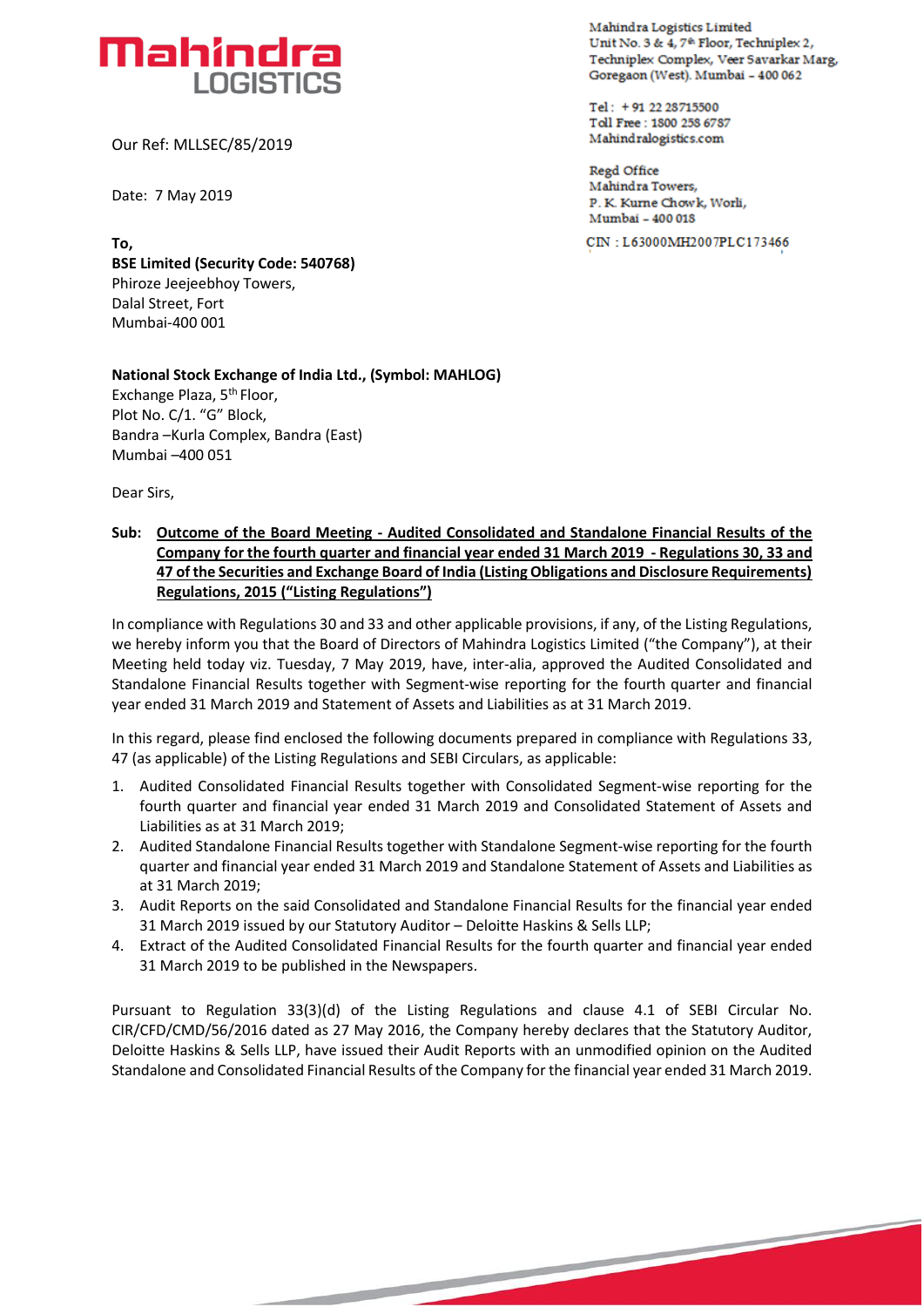

The Meeting of the Board of Directors of the Company commenced at 12:45 p.m. and concluded at 4:00 p.m.

This intimation is also being uploaded on Company's website [http://www.mahindralogistics.com.](http://www.mahindralogistics.com/)

Kindly take the above on record and acknowledge receipt of the same.

Thanking you, For **Mahindra Logistics Limited**

**Brijbala Batwal Company Secretary** *Enclosures: As above*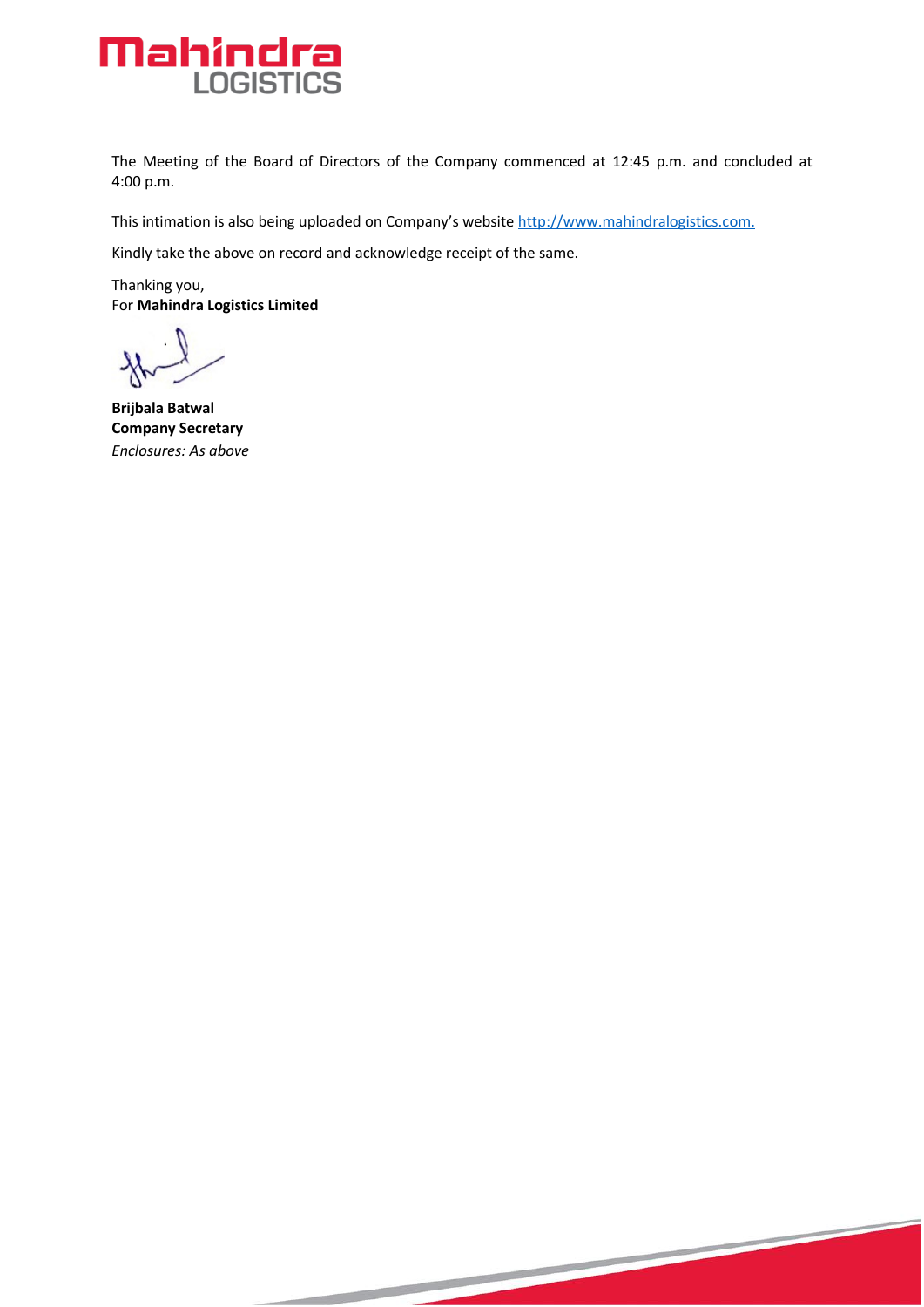## **Deloitte Haskins & Sells LLP**

Chartered Accountants Lotus Corporate Park 1<sup>x</sup> Floor, Wing A - G CTS No.185/A, Jay Coach Off Western Express Highway Goregaon (East) Mumbai - 400 063 Maharashtra, India

Tel: +91 22 6245 1000 Fax: +91 22 6245 1001

#### **INDEPENDENT AUDITORS' REPORT TO THE BOARD OF DIRECTORS OF MAHINDRA LOGISTICS LIMITED**

- 1. We have audited the accompanying Statement of Consolidated Financial Results of **MAHINDRA LOGISTICS LIMITED** ("the Parent") and its subsidiaries (the Parent and its subsidiaries together referred to as "the Group") and its share of the loss of its joint venture for the year ended March 31, 2019 ("the Statement"), being submitted by the Parent pursuant to the requirement of Regulation 33 of the SEBI (Listing Obligations and Disclosure Requirements) Regulations, 2015, as modified by Circular No. CIR/CFD/FAC/62/2016 dated July 5, 2016.
- 2. This Statement, which is the responsibility of the Parent's Management and approved by the Board of Directors, has been compiled from the related consolidated financial statements which has been prepared in accordance with the Indian Accounting Standards prescribed under Section 133 of the Companies Act, 2013, read with relevant rules issued thereunder ("Ind AS") and other accounting principles generally accepted in India. Our responsibility is to express an opinion on the Statement based on our audit of such consolidated financial statements.
- 3. We conducted our audit in accordance with the Standards on Auditing issued by the Institute of Chartered Accountants of India. Those Standards require that we comply with ethical requirements and plan and perform the audit to obtain reasonable assurance about whether the Statement is free from material misstatement.

An audit involves performing procedures to obtain audit evidence about the amounts and the disclosures in the Statement. The procedures selected depend on the auditor's judgment, including the assessment of the risks of material misstatement of the Statement, whether due to fraud or error. In making those risk assessments, the auditor considers internal control relevant to the Parent's preparation and fair presentation of the Statement in order to design audit procedures that are appropriate in the circumstances, but not for the purpose of expressing an opinion on the effectiveness of the Parent's internal control. An audit also includes evaluating the appropriateness of the accounting policies used and the reasonableness of the accounting estimates made by the Management, as well as evaluating the overallpresentation of the Statement.

We believe that the audit evidence obtained by us and the audit evidence obtained by other auditors in terms of their reports referred to in paragraph 5 below, is sufficient and appropriate to provide a basis for our audit opinion.

- 4. In our opinion and to the best of our information and according to the explanations given to us, and based on the consideration of the reports of the other auditors on separate financial statements and the other financial information of subsidiaries and joint venture referred to in paragraph 5 below, the Statement:
	- a. includes the results of the following entities: i. LORDS Freight (India) Private Limited (Subsidiary) ii. 2 X 2 Logistics Private Limited (Subsidiary) iii. Transtech Logistics Private Limited (Joint Venture);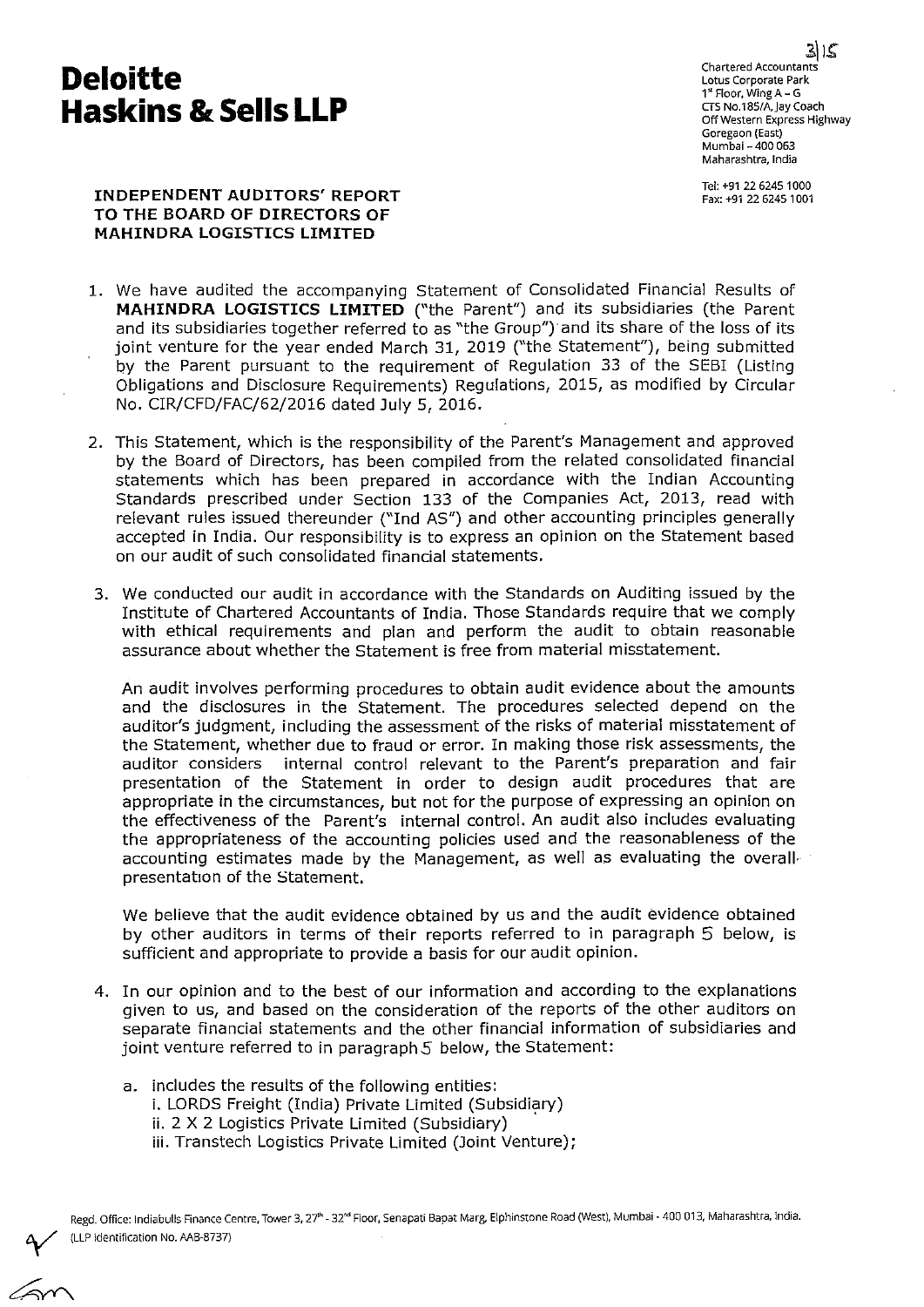### **Deloitte** <sup>411</sup><sup>c</sup> **Haskins & Sells LLP**

- b. is presented in accordance with the requirements of Regulation 33 of the SEBI (Listing Obligations and Disclosure Requirements) Regulations, 2015, as modified by Circular No. CIR/CFD/FAC/62/2016 dated July 5, 2016; and
- c. gives a true and fair view in conformity with the aforesaid Indian Accounting Standards and other accounting principles generally accepted in India of the net profit, Total comprehensive income and other financial information of the Group for the year ended March 31, 2019.
- 5. We did not audit the financial statements of two subsidiaries included in the consolidated financial results, whose financial statements reflect total assets of Rs. 101.75 crs as at March 31, 2019, total revenues of Rs.233.61 crs, total net profit after tax of Rs. 2.21 crs and total comprehensive loss of Rs. 0.07 crs for the year ended on that date, as considered in the consolidated financial results. The consolidated financial results also include the Group's share of net loss of Rs. 0.25 crs and total comprehensive income of Rs. Nil for the year ended March 31, 2019, as considered in the consolidated financial results, in respect of one joint venture, whose financial statements have not been audited by us. These financial statements have been audited by .other auditors whose reports have been furnished to us by the Management and our opinion on the consolidated financial results, in so far as it relates to the amounts and disclosures included in respect of these subsidiaries and joint venture, is based solely on the reports of the other auditors.

Our opinion on the Statement is not modified in respect of the above matters with respect to our reliance on the work done and the reports of other auditors.

> For DELOITTE HASKINS & SELLS LLP Chartered Accountants (Firm's Registration No. 117366W/W-100018) Kedar Raje Partner (Membership No.102637)

Place: MUMBAI, Date : May 07, 2019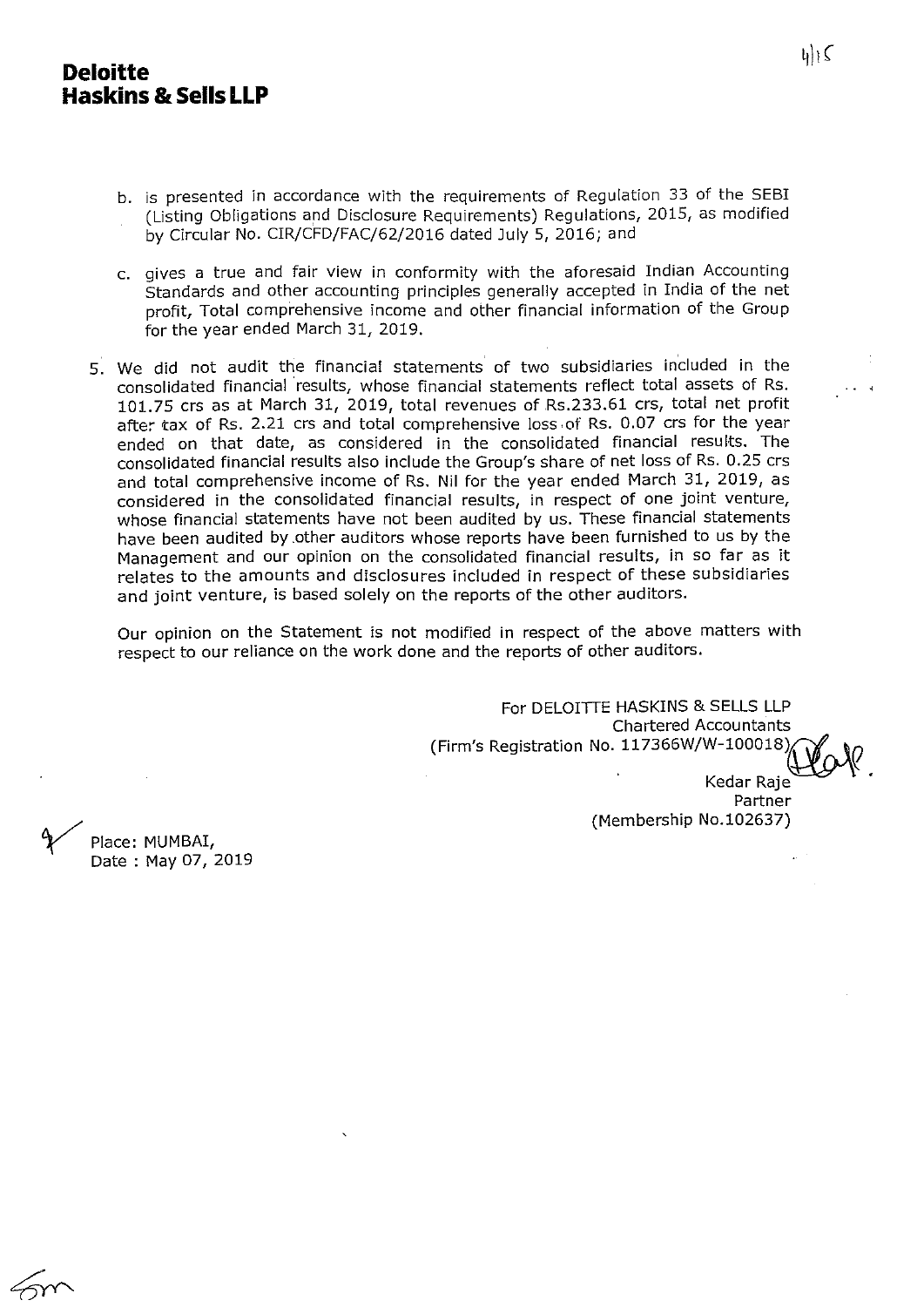$\epsilon$ 

|        | MAHINDRA LOGISTICS LIMITED                                                                          |                            |           |                |            |                 |
|--------|-----------------------------------------------------------------------------------------------------|----------------------------|-----------|----------------|------------|-----------------|
|        | Registered Office: Mahindra Towers, P.K. Kurne Chowk, Worli, Mumbai - 400018                        |                            |           |                |            |                 |
|        | Website: www.mahindralogistics.com. E-mail: cfo.mll@mahindra.com                                    |                            |           |                |            |                 |
|        | Tel No: +91 22 24901441  Fax No: +91 22 2490 0833                                                   |                            |           |                |            |                 |
|        | CIN: L63000MH2007PLC173466                                                                          |                            |           |                |            |                 |
|        | STATEMENT OF AUDITED CONSOLIDATED FINANCIAL RESULTS FOR THE QUARTER AND YEAR ENDED 31ST MARCH, 2019 |                            |           |                |            |                 |
|        |                                                                                                     |                            |           |                |            | (Rs. in Crores) |
|        |                                                                                                     | Quarter Ended<br>31-Mar-19 |           |                | Year Ended |                 |
|        | Particulars                                                                                         |                            | 31-Dec-18 | 31-Mar-18      | 31-Mar-19  | 31-Mar-18       |
|        |                                                                                                     |                            | Unaudited | Audited        | Audited    | Audited         |
|        |                                                                                                     |                            |           |                |            |                 |
| 1      | Revenue from operations                                                                             | 1,014.68                   | 981.12    | 892.66         | 3,851.34   | 3,416.12        |
|        | Other income                                                                                        | 1.91                       | 1.55      | 0.83           | 7.63       | 5.88            |
|        | <b>Total Income</b>                                                                                 | 1,016.59                   | 982.67    | 893.49         | 3,858.97   | 3,422.00        |
| 2      | Expenses                                                                                            |                            |           |                |            |                 |
| а.     | <b>Operating Expenses</b>                                                                           | 885.20                     | 862.58    | 777.83         | 3,372.40   | 3,000.97        |
| b.     | Employee benefits expense                                                                           | 71.38                      | 62.59     | 59.80          | 263.77     | 229.12          |
| c.     | Finance cost                                                                                        | 1.03                       | 0.37      | 0.85           | 3.48       | 3.77            |
| d.     | Depreciation and amortisation expense                                                               | 6.05                       | 5.71      | 5.25           | 21.95      | 19.73           |
| е.     | Other expenses                                                                                      | 17.23                      | 14.05     | 17.36          | 63.93      | 66.30           |
| f.     | Total expenses (a+b+c+d+e)                                                                          | 980.89                     | 951.80    | 861.09         | 3,725.53   | 3,319.89        |
| 3      | Profit before exceptional items, and tax (1-2)                                                      | 35.70                      | 30.87     | 32.40          | 133.44     | 102.11          |
| 4      | <b>Exceptional items</b>                                                                            |                            |           | $\blacksquare$ |            | ÷.              |
| 5      | Profit before tax (3-4)                                                                             | 35.70                      | 30.87     | 32.40          | 133.44     | 102.11          |
| 6      | Tax expenses                                                                                        |                            |           |                |            |                 |
|        | Current tax                                                                                         | 12.97                      | 11.76     | 11.42          | 51.38      | 37.76           |
|        | Deterred tax                                                                                        | (1.18)                     | (0.23)    | 0.10           | (4.59)     | (0.92)          |
| 7      | Profit after tax (PAT) (5-6)                                                                        | 23.91                      | 19.34     | 20.88          | 86.65      | 65.27           |
| 8      | Share of Profit/(loss) of Joint venture                                                             | (0.10)                     | (0.15)    |                | (0.25)     |                 |
| 9      | <b>Non-Controlling Interests</b>                                                                    | 0.28                       | 0.03      | 0.39           | 0.76       | 1.26            |
|        | Net Profit / (Loss) after taxes, Non-Controlling Interests and share of profit / (loss)             |                            |           |                |            |                 |
| 10     | of Joint venture (7+8-9)                                                                            | 23.53                      | 19.16     | 20.49          | 85.64      | 64.01           |
| 11     | Other Comprehensive Income                                                                          |                            |           |                |            |                 |
|        | Items that wil not be reclassified to profit or loss                                                |                            |           |                |            |                 |
|        | Remeasurements of the defined benefit plans - Gains/(Losses)                                        | 0.23                       | (0.08)    | 0.08           |            | (0.13)          |
|        | Income tax relating to items that will not be reclassified to profit or loss                        | (0.08)                     | 0.03      | (0.02)         |            | 0.05            |
| 12     | Total Comprehensive Income (7+8+11)                                                                 | 23.96                      | 19.14     | 20.94          | 86.40      | 65.19           |
|        | Attributable to                                                                                     |                            |           |                |            |                 |
|        | (a) Shareholders of the company                                                                     | 23.69                      | 19.11     | 20.54          | 85.65      | 63.92           |
|        | (b) Non-Controlling interests                                                                       | 0.27                       | 0.03      | 0.40           | 0.75       | 1.27            |
| 13     | Paid-up equity share capital (Face value Rs 10/- per share)                                         | 71.45                      | 71.37     | 71.14          | 71.45      | 71.14           |
| $14 -$ | Other Equity                                                                                        |                            |           |                | 426.77     | 348.46          |
| 15.    | Earnings per share (Face value Rs 10/- per share)                                                   |                            |           |                |            |                 |
| a.     | Basic earnings per share (Rs.)                                                                      | 3.30                       | 2.69      | 2.88           | 12.02      | 9.13            |
| b.     | Diluted earnings per share (Rs.)                                                                    | 3.29                       | 2.68      | 2.87           | 11.97      | 9.04            |

 $\ddot{\phantom{0}}$ 

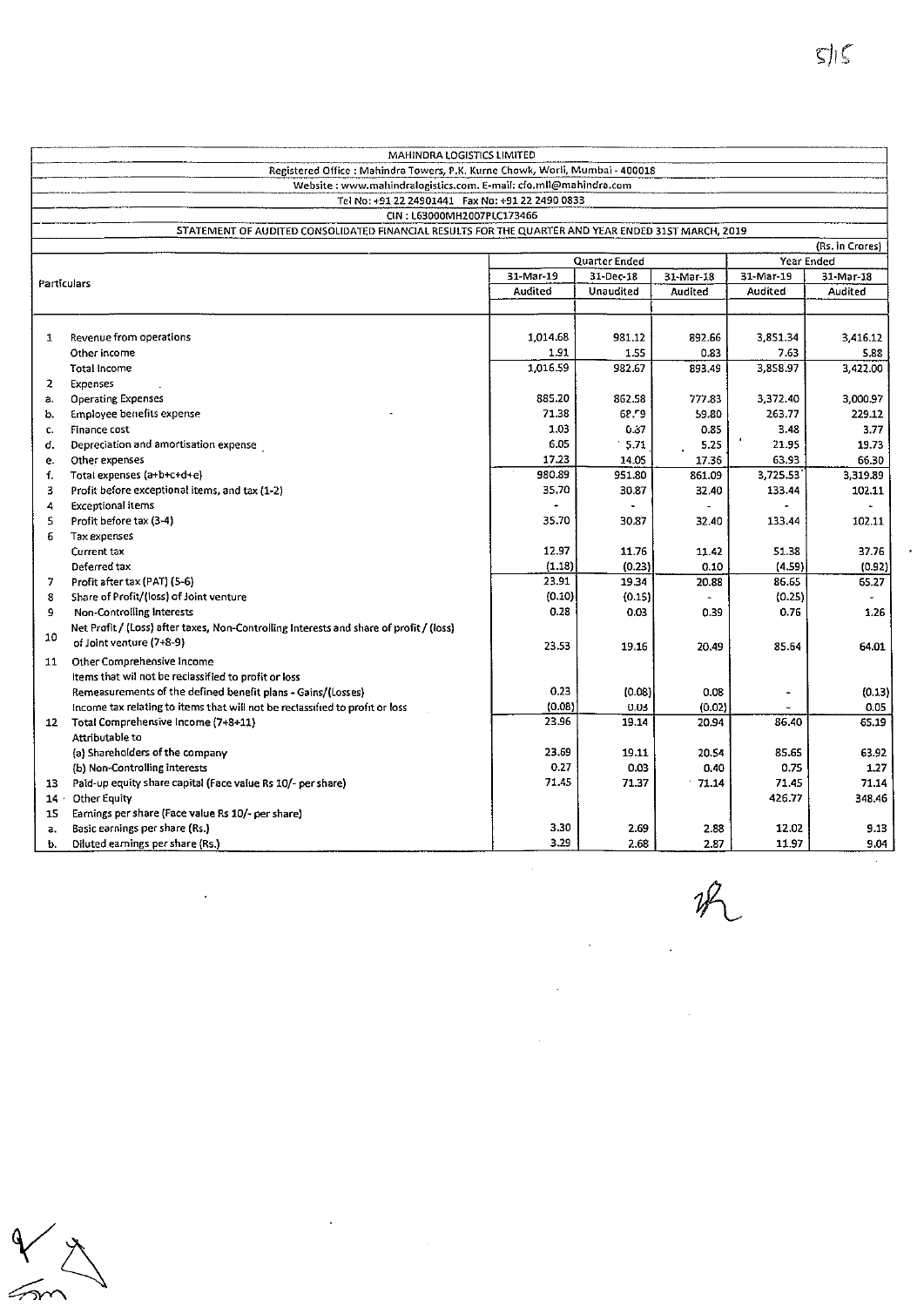| CONSOLIDATED STATEMENT OF ASSETS AND LIABILITIES |                           | Rs in Crores              |  |
|--------------------------------------------------|---------------------------|---------------------------|--|
|                                                  |                           |                           |  |
| Particulars                                      | As at 31st March,<br>2019 | As at 31st March,<br>2018 |  |
|                                                  | Audited                   | Audited                   |  |
| <b>ASSETS</b><br><b>NON-CURRENT ASSETS</b>       |                           |                           |  |
| (a) Property, Plant and Equipment                | 66.04                     | 60.49                     |  |
| (b) Capital Work-in-Progress                     | 2.59                      | 0.55                      |  |
| (c) Goodwill on consolidation                    | 4.33                      | 4.33                      |  |
| (d) Intangible Assets                            | 0.94                      | 1.07                      |  |
| (e) Financial Assets                             |                           |                           |  |
| (i) Investments in Joint Venture *               | 3.75                      |                           |  |
| (ii) Trade Receivables                           | 6.82                      |                           |  |
| (iii) Other Financial Assets                     | 18.44                     | 14.36                     |  |
| (f) Deferred Tax Assets (Net)                    | 18.73                     | 14.11                     |  |
| (g) Income Tax Assets (Net)                      | 77.32                     | 86.76                     |  |
| (h) Other Assets                                 | 22.40                     | 20.18                     |  |
| <b>SUB-TOTAL</b>                                 | 221.36                    | 201.85                    |  |
| <b>CURRENT ASSETS</b>                            |                           |                           |  |
| (a) Financial Assets                             |                           |                           |  |
| (i) Investments                                  | 77.52                     | 50.05                     |  |
| (ii) Trade Receivables                           | 631.72                    | 520.04                    |  |
| (iii) Cash and Cash Equivalents                  | 54.95                     | 66.03                     |  |
| (iv) Bank Balances other than (iii) above        | 15.00                     |                           |  |
| (v) Loans                                        | 15.00                     |                           |  |
| (vi) Other Financial Assets                      | 126.89                    | 85.30                     |  |
| (b) Other Assets                                 | 60.76                     | 60.82                     |  |
| <b>SUB-TOTAL</b>                                 | 981.84                    | 782.24                    |  |
|                                                  |                           |                           |  |
| Non-Current Assets Classified as Held for Sale   | 1.91                      | 1.91                      |  |
| <b>TOTAL ASSETS</b>                              | 1,205.11                  | 986.00                    |  |
| EQUITY AND LIABILITIES                           |                           |                           |  |
| <b>EQUITY</b>                                    |                           |                           |  |
| (a) Equity Share Capital                         | 71.45                     | 71.14                     |  |
| (b) Other Equity                                 | 426.77                    | 348.46                    |  |
| Equity attributable to owners                    | 498.22                    | 419.60                    |  |
| Equity attributable to non-controlling interests | 5.71                      | 6.95                      |  |
| <b>SUB-TOTAL</b>                                 | 503.93                    | 426.55                    |  |
| <b>LIABILITIES</b>                               |                           |                           |  |
| <b>NON-CURRENT LIABILITIES</b>                   |                           |                           |  |
| (a) Financial Liabilities                        |                           |                           |  |
|                                                  | 8.89                      | 18.07                     |  |
| Borrowings                                       | 16.36                     | 14.77                     |  |
| (b) Provisions<br><b>SUB-TOTAL</b>               | 25.25                     | 32.84                     |  |
|                                                  |                           |                           |  |
| <b>CURRENT LIABILITIES</b>                       |                           |                           |  |
| (a) Financial Liabilities                        |                           |                           |  |
| (i) Borrowings                                   | 19.63                     | 8.12                      |  |
| (ii) Trade Payables                              |                           |                           |  |
| a) Due to Micro and Small Enterprises            | 6.59                      |                           |  |
| b) Other than Micro and Small Enterprises        | 593.47                    | 486.31                    |  |
| (iii) Other Financial Liabilities                | 27.11                     | 13.11                     |  |
| (b) Provisions                                   | 5.16                      | 3.27                      |  |
| (c) Other Liabilities                            | 23.97                     | 15.80                     |  |
| SUB-TOTAL                                        | 675.93                    | 526.61                    |  |
|                                                  |                           |                           |  |
| TOTAL EQUITY AND LIABILITIES                     | 1,205.11                  | 986.00                    |  |

**ccounted using Equity method in Consolidated Financial Statements** 

 $\ddot{\mathbf{r}}$ 

 $\mathcal{U}$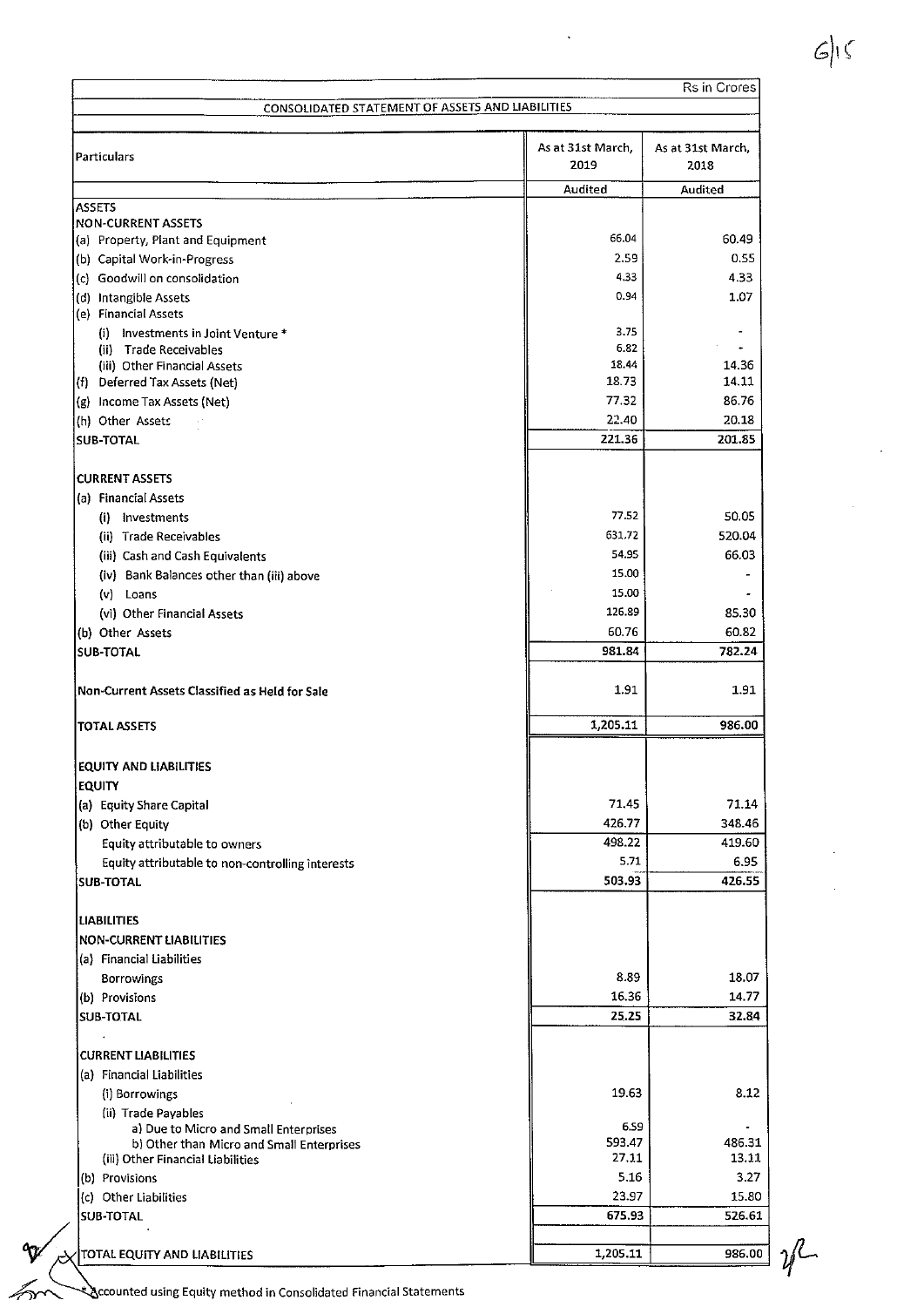|                                            |           |                  |            |           | (Rs. in Crores)  |
|--------------------------------------------|-----------|------------------|------------|-----------|------------------|
|                                            |           | Quarter Ended    | Year Ended |           |                  |
|                                            | 31-Mar-19 | 31-Dec-18        | 31-Mar-18  | 31-Mar-19 | 31-Mar-18        |
| PARTICULARS                                | Audited   | <b>Unaudited</b> | Audited    | Audited   | Audited          |
|                                            |           |                  |            |           |                  |
| 1. SEGMENT REVENUE                         |           |                  |            |           |                  |
| <b>Revenue from operations</b>             |           |                  |            |           |                  |
| a) Supply chain management                 | 917.27    | 881.15           | 806.57     | 3,465.87  | 3,075.65         |
| b) People transport solution               | 97.41     | 99.97            | 86.09      | 385.47    | 340.47           |
|                                            |           |                  |            |           |                  |
| <b>Total</b>                               | 1,014.68  | 981.12           | 892.66     | 3,851.34  | 3,416.12         |
|                                            |           |                  |            |           |                  |
| Less: Inter Segment Revenue                |           |                  |            |           |                  |
| Revenue from operations (net)              | 1,014.68  | 981.12           | 892.66     | 3,851.34  | 3,416.12         |
| 2. SEGMENT RESULTS                         |           |                  |            |           |                  |
| a) Supply chain management                 |           | 63.15            | 64.40      |           |                  |
| b) People transport solution               | 73.76     | 10.28            | 8.87       | 264.92    | 226.32           |
| <b>Segment Results</b>                     | 10.08     | 73.43            | 73.27      | 40.52     | 31.63            |
| Less: unallocable expenditure              | 83.84     |                  |            | 305.44    | 257.95           |
| a) finance cost                            | 1.03      | 0.87             | 0.85       | 3.48      |                  |
| b) other expenditure (net of other income) | 47.11     | 41.69            | 40.01      | 168.52    | 3.77             |
| Profit before tax                          | 35.70     | 30.87            | 32.41      | 133.44    | 152.07<br>102.11 |
|                                            |           |                  |            |           |                  |
| 3. SEGMENT ASSETS                          |           |                  |            |           |                  |
| a) Supply chain management                 | 800.61    | 771.88           | 643.28     | 800.61    | 643.28           |
| b) People transport solution               | 120.21    | 121.68           | 98.67      | 120.21    | 98.67            |
| c) Un-allocable                            | 284.29    | 235.32           | 244.05     | 284.29    | 244.05           |
| <b>Total Assets</b>                        | 1,205.11  | 1,128.88         | 986.00     | 1,205.11  | 986.00           |
|                                            |           |                  |            |           |                  |
| 4. SEGMENT LIABILITIES                     |           |                  |            |           |                  |
| a) Supply chain management                 | 582.43    | 539.45           | 461.34     | 582.43    | 461.34           |
| b) People transport solution               | 53.40     | 56.48            | 41.78      | 53.40     | 41.78            |
| c) Un-allocable                            | 65.35     | 57.55            | 56.33      | 65.35     | 56.33            |
| <b>Total Liabilities</b>                   | 701.18    | 653.48           | 559.45     | 701.18    | 559.45           |

 $\overline{\mathscr{U}_2}$